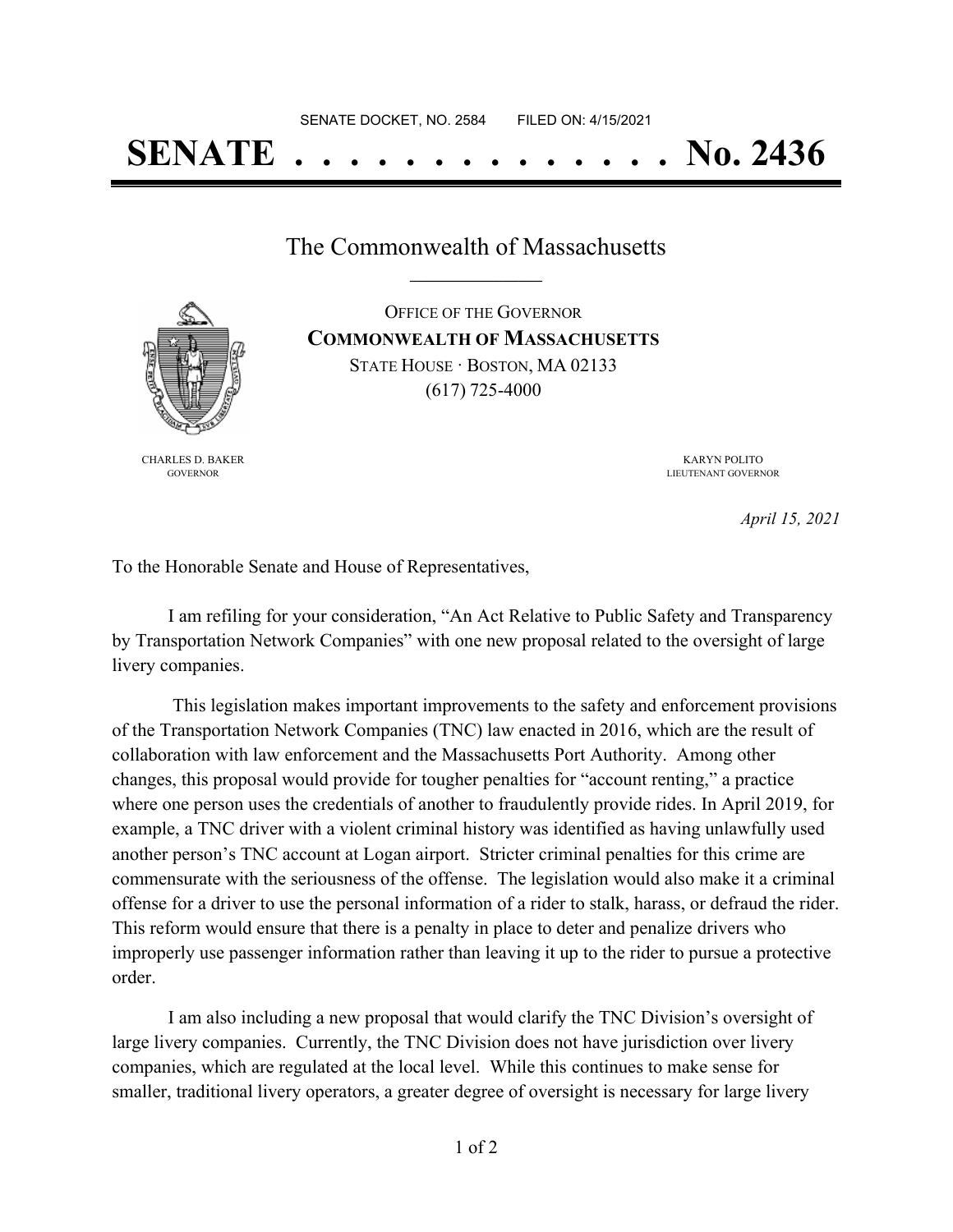companies that operate on a digital network, have drivers located all over the state and, aside from having cars with livery plates, are otherwise indistinguishable from TNCs. I am therefore proposing that livery operators with over 100 drivers that operate on a digital network be regulated as TNCs, which would mean that their drivers would be subject to comprehensive background checks and state regulatory oversight.

I am also reproposing a provision that would empower the Department of Public Utilities ("DPU") to obtain more categories of ride data from TNCs, a provision that I also included in my budget proposal. Undoubtedly, TNCs have become an important element of our state's transportation system. Yet, under existing law, transportation planners cannot make informed decisions about ways to harmonize the public benefit of TNCs with the significant impact that these providers have on our transportation infrastructure. Transportation planners are thus left to make strategic decisions on, for example, the location of dedicated bus lanes, ways to encourage carpooling, and investments in infrastructure, without the necessary data. To address this information gap, this bill authorizes the DPU to obtain more detailed trip data from TNCs and to share that data in an anonymized and confidential manner with state agencies, municipalities, and planning organizations for planning purposes. This data would assist planning agencies and other state and local entities with transportation planning, congestion management, and vehicle emissions tracking, all of which assumes greater importance as we seek to understand how road travel has changed during the pandemic.

Lastly, based on feedback from municipalities, this bill would provide municipalities that receive less than \$25,000 in TNC assessments increased budgeting flexibility, as well as provide for reduced reporting requirements.

This bill enhances public safety, provides necessary information to transportation planners while maintaining confidentiality, and reduces administrative burdens on our cities and towns. I urge your prompt enactment of this legislation.

Respectfully submitted,

Charles D. Baker, *Governor*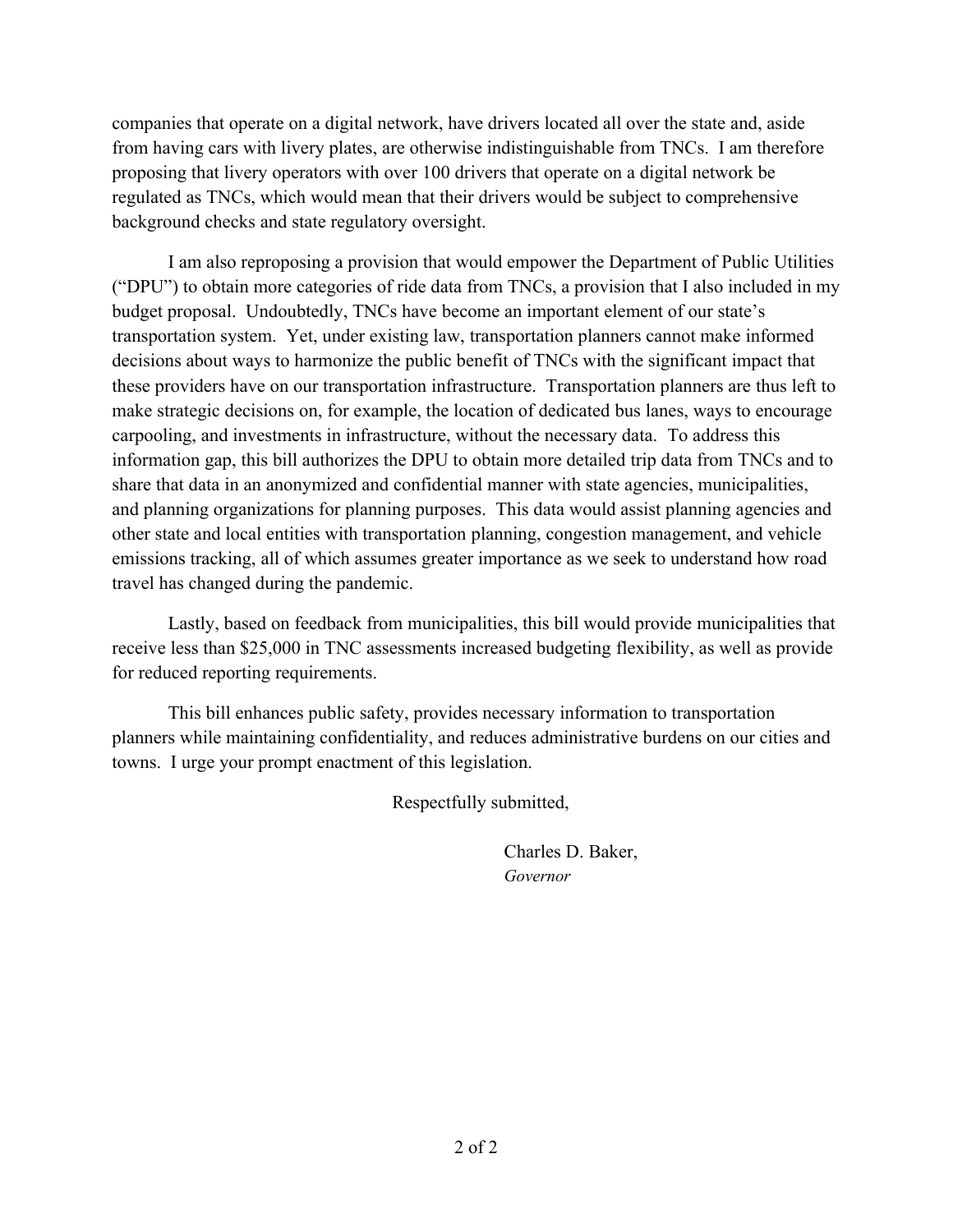## **SENATE . . . . . . . . . . . . . . No. 2436**

Senate, April 15, 2021 -- Message from His Excellency the Governor recommending legislation relative to Public Safety and Transparency by Transportation Network Companies

### The Commonwealth of Massachusetts

**In the One Hundred and Ninety-Second General Court (2021-2022) \_\_\_\_\_\_\_\_\_\_\_\_\_\_\_**

**\_\_\_\_\_\_\_\_\_\_\_\_\_\_\_**

An Act relative to public safety and transparency by transportation network companies.

Be it enacted by the Senate and House of Representatives in General Court assembled, and by the authority *of the same, as follows:*

| $\mathbf{1}$ | SECTION 1. Section 22 of chapter 40 of the General Laws, as appearing in the 2018                    |
|--------------|------------------------------------------------------------------------------------------------------|
| 2            | Official Edition, is hereby amended by striking out the words "section eighteen of chapter           |
| 3            | ninety" in lines 1 and 2, and inserting in place thereof the following words:- section 18 of chapter |
| 4            | 90 and chapter 159A1/2.                                                                              |
|              |                                                                                                      |
| 5            | SECTION 2. Said section 22 of said chapter 40, as so appearing, is hereby further                    |
| 6            | amended by inserting after the third sentence the following sentence:- No such ordinance, bylaw,     |
| 7            | rule or order shall require the registration or licensure of a transportation network company, as    |
| 8            | defined in section 1 of chapter $159A\frac{1}{2}$ .                                                  |
|              |                                                                                                      |
| 9            | SECTION 3. Section 1 of chapter 159A½ of the General Laws, as so appearing, is hereby                |
| 10           | amended by inserting after the definition of "division" the following two definitions:-              |
|              |                                                                                                      |
| 11           | "Livery services", the use of a digital network to connect riders to drivers of exclusively          |
| 12           | livery-plated vehicles to pre-arrange and provide transportation.                                    |
|              |                                                                                                      |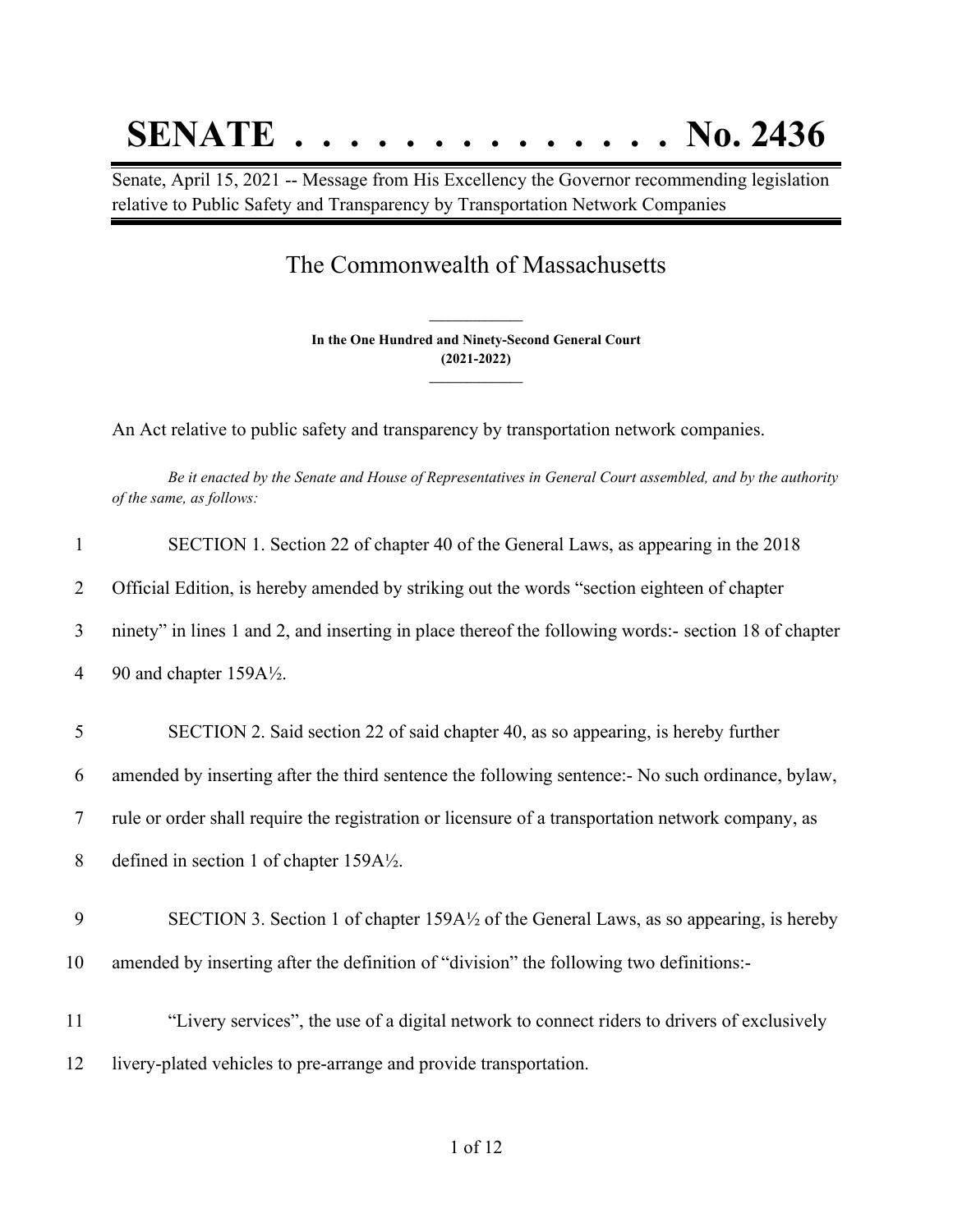"Non-shared ride", a prearranged ride that is not a shared ride.

| 14 | SECTION 4. Said section 1 of said chapter 159A½, as so appearing, is hereby further                     |
|----|---------------------------------------------------------------------------------------------------------|
| 15 | amended by inserting after the definition of "prearranged ride" the following definition:-              |
| 16 | "Shared ride", a prearranged ride for which each rider requests or accepts a request to                 |
| 17 | share the prearranged ride with one or more riders, and for which each rider is charged a fare that     |
| 18 | is calculated, in part, based on the rider's request or acceptance of a request to share all or part of |
| 19 | the prearranged ride, regardless of whether the rider actually shares all or part of the ride with      |
| 20 | one or more riders.                                                                                     |
| 21 | SECTION 5. Said section 1 of said chapter 159A1/2, as so appearing, is hereby further                   |
| 22 | amended by striking out the definition of "Transportation network company" and inserting in             |
| 23 | place thereof the following definition:-                                                                |
|    |                                                                                                         |
| 24 | "Transportation network company", a corporation, partnership, sole proprietorship or                    |
| 25 | other entity that (1) uses a digital network to connect riders to drivers to pre-arrange and provide    |
| 26 | transportation or (2) alone or acting in concert with other entities provides livery services with      |
| 27 | more than 100 drivers.                                                                                  |
| 28 | SECTION 6. Said section 1 of said chapter 159A1/2, as so appearing, is hereby further                   |
| 29 | amended by striking out the definition of "Transportation network vehicle" or "vehicle" and             |
| 30 | inserting in place thereof the following definition:-                                                   |
| 31 | "Transportation network vehicle" or "vehicle", a personal passenger vehicle, including a                |
| 32 | livery-plated vehicle, that is used by a transportation network driver and has capacity to provide      |

#### of 12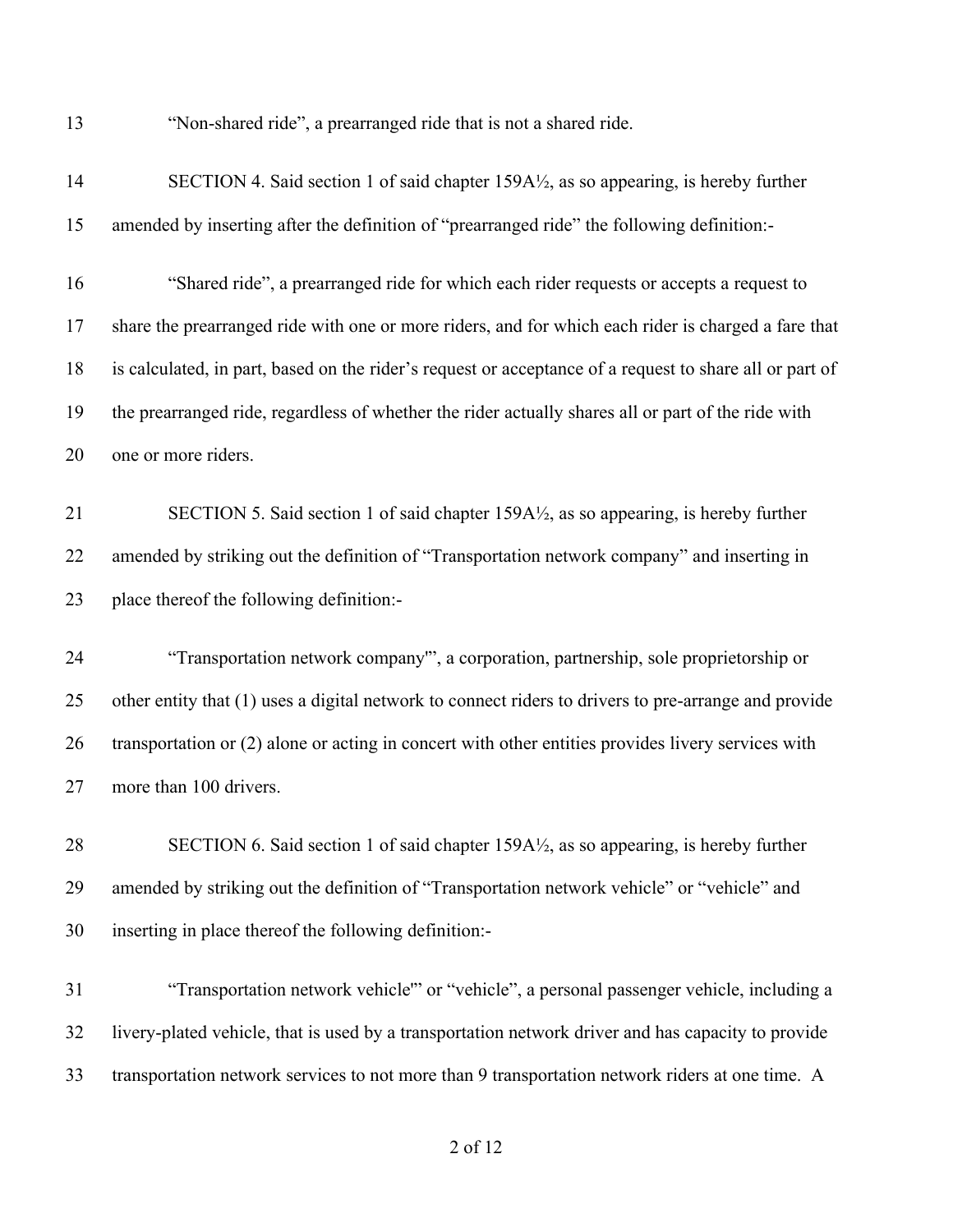transportation network vehicle shall not include a bus, streetcar, taxi or other type of vehicle as determined by the division.

| 36 | SECTION 7. Section 2 of said chapter 159A½, as so appearing, is hereby amended by                       |
|----|---------------------------------------------------------------------------------------------------------|
| 37 | striking out subsection (e) and inserting in place thereof the following new subsection:-               |
| 38 | (e) A transportation network company and driver shall not, unless approved to do so by                  |
| 39 | the division, raise base fares, impose additional charges or otherwise increase the price that a        |
| 40 | rider is charged for transportation network services, including by imposing surge pricing or other      |
| 41 | formulas based on increased demand, during a federal or a governor-declared state of                    |
| 42 | emergency.                                                                                              |
| 43 | SECTION 8. Subsection (f) of said section 2 of said chapter $159A\frac{1}{2}$ , as so appearing, is     |
| 44 | hereby amended by adding the following 2 sentences:-                                                    |
| 45 | A transportation network driver shall carry proof of the completed transportation network               |
| 46 | vehicle inspection at all times while providing transportation network services. Suitable proof         |
| 47 | under this section shall be a copy of a vehicle inspection report issued pursuant to the sixth          |
| 48 | paragraph of said section 7A of said chapter 90 and regulations promulgated thereunder.                 |
| 49 | SECTION 9. Subsection (1) of said section 2 of said chapter 159A½, as so appearing, is                  |
| 50 | hereby amended by adding the following sentence:-                                                       |
| 51 | When providing notice under this subsection, the transportation network company shall                   |
| 52 | also provide the following information to the division: (i) the universal unique identifier             |
| 53 | associated with the driver; (ii) if reporting a violation of a law or rule or regulation, a citation to |
| 54 | said law or rule or regulation together with all reasonably available documentation and statement       |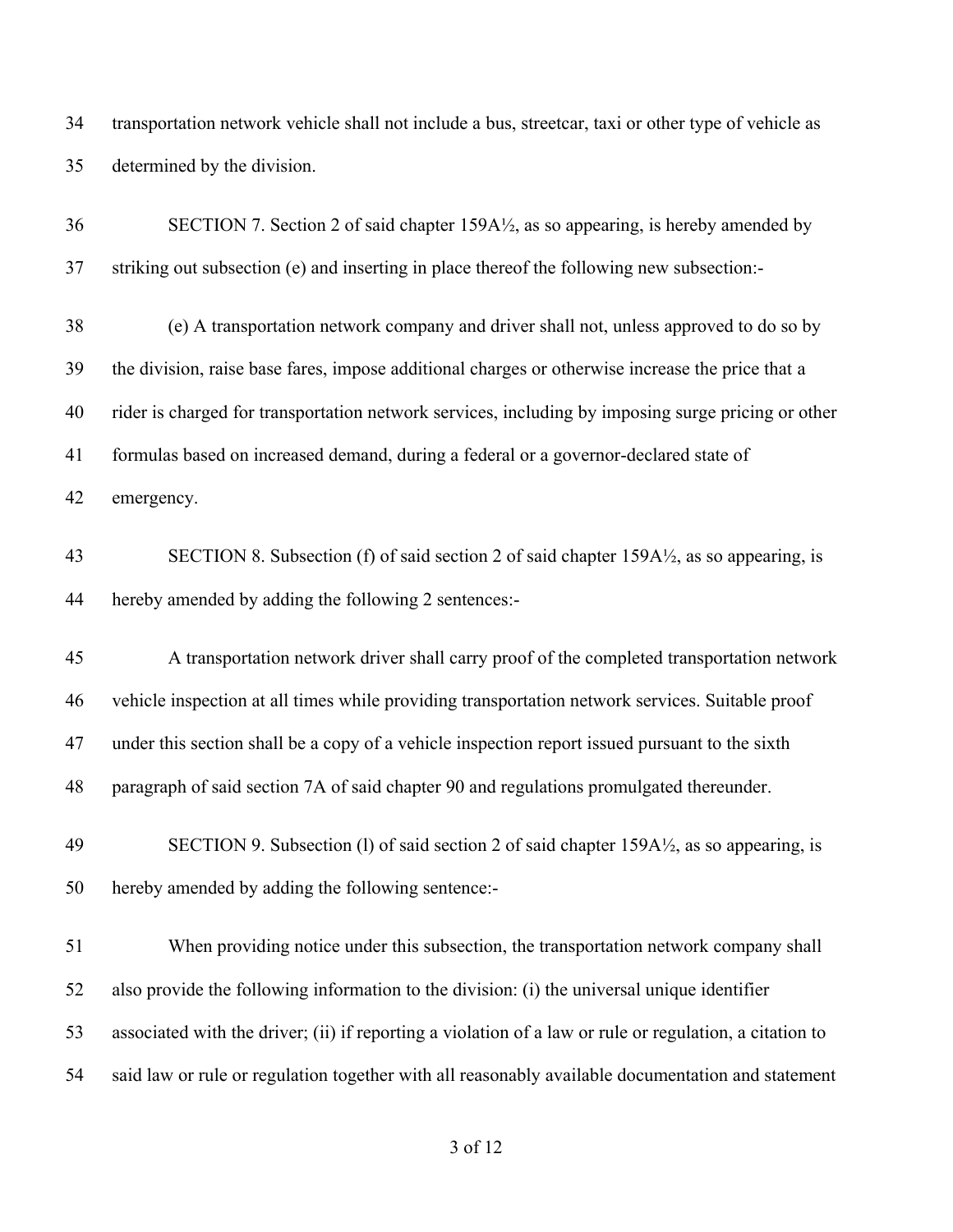| 55 | demonstrating a violation by the driver; and (iii) if reporting a driver's unsuitability, a statement |
|----|-------------------------------------------------------------------------------------------------------|
| 56 | demonstrating all reasons why the driver is not suitable to provide transportation network            |
| 57 | services together with all reasonably available documentation supporting said reasons.                |
| 58 | SECTION 10. Subsection (a) of section 7 of said chapter 159A½, as so appearing, is                    |
| 59 | hereby amended by striking out, in line 2, the words "subsection (b) of section 2 or sections 4 or    |
| 60 | 5" and                                                                                                |
| 61 | inserting in place thereof the following words:- subsections (b) or (f) of section 2,                 |
| 62 | subsection (a) of section 4, or subsection (b) of section 5.                                          |
| 63 | SECTION 11. Said subsection (a) of said section 7 of said chapter 159A½, as so                        |
| 64 | appearing, is hereby further amended by inserting after the words "chapter 90C", in line 6, the       |
| 65 | following words:- to the transportation network driver and may assess a fine of not more than         |
| 66 | \$500.                                                                                                |
| 67 | SECTION 12. Subsection (b) of said section 7 of said chapter $159A\frac{1}{2}$ , as so appearing, is  |
| 68 | hereby amended by striking out the figure "\$500", in line 16, and inserting in place thereof the     |
| 69 | following figure:- \$1,000.                                                                           |
| 70 | SECTION 13. Said subsection (b) of said section 7 of said chapter 159A1/2, as so                      |
| 71 | appearing, is hereby further amended by striking out the figure "\$750", in line 17, and inserting    |
| 72 | in place thereof the following figure:- \$2,500.                                                      |
| 73 | SECTION 14. Said subsection (b) of said section 7 of said chapter 159A½, as so                        |
| 74 | appearing, is hereby further amended by striking out the figure "\$1,000", in line 18, and inserting  |
| 75 | in place thereof the following figure:- \$5,000.                                                      |
|    |                                                                                                       |

### of 12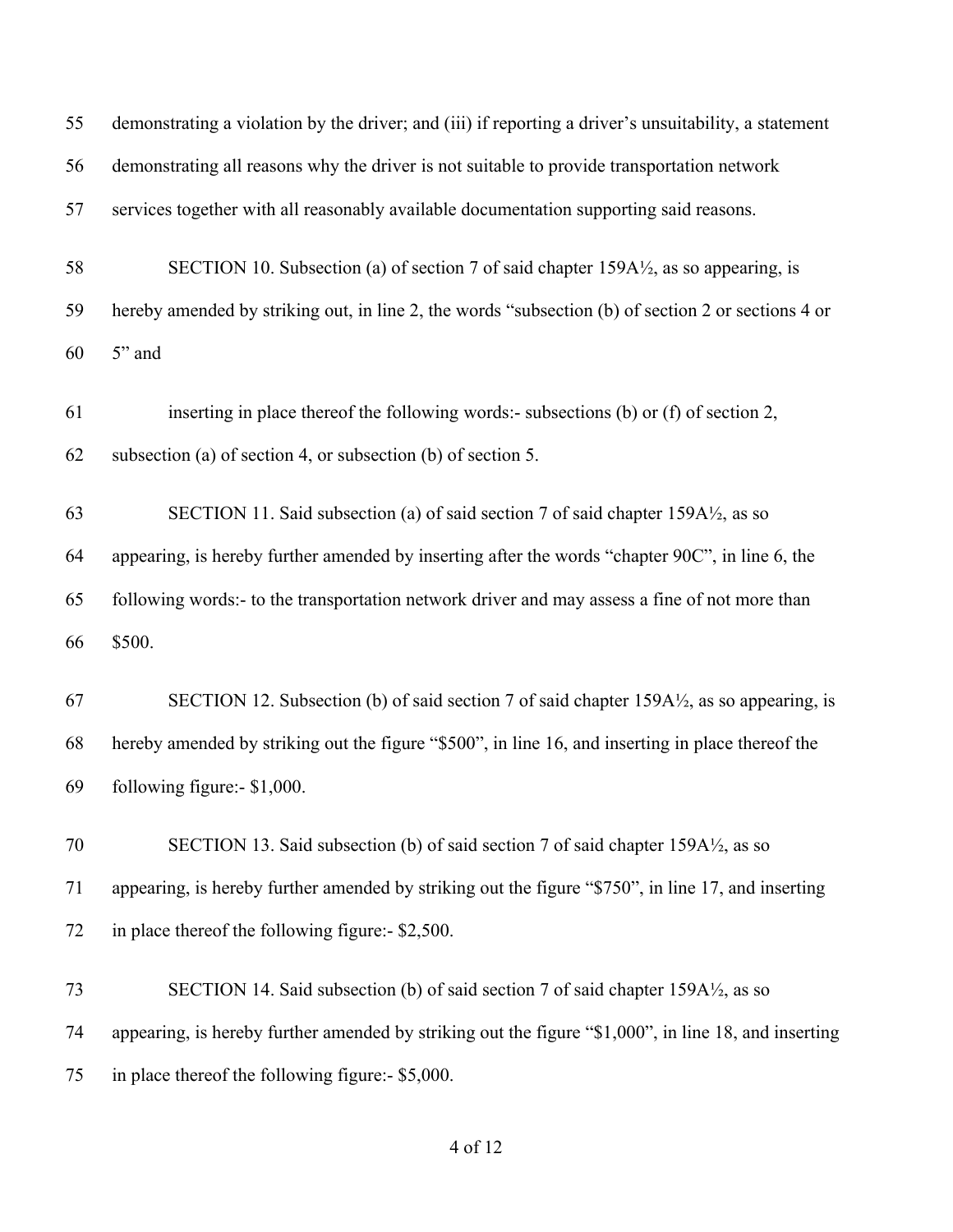SECTION 15. Said subsection (b) of said section 7 of said chapter 159A½, as so appearing, is hereby further amended by striking out the words "6 months", in line 19, and 78 inserting in place thereof the following words:-  $2\frac{1}{2}$  years.

 SECTION 16. Said section 7 of said chapter 159A½, as so appearing, is hereby further amended by striking out subsection (d) and inserting in place thereof the following 2 subsections:-

 (d) A driver who fails to produce a physical paper copy of a transportation network driver certificate or a physical paper copy of a background check clearance certificate upon request by law enforcement shall be deemed to have committed a civil motor vehicle infraction, as defined in section 1 of chapter 90C. State or local law enforcement officials may issue a citation for any such violation in the manner provided for in said chapter 90C to the transportation network driver and may assess a fine of not more than \$100 for a first offense, not more than \$500 for a second offense, and not more than \$1,000 for a third or subsequent offense.

 (e) No driver providing transportation network services shall knowingly and willfully utilize rider information: (i) for any purpose that is inconsistent with the health, safety, welfare, or privacy of the rider; (ii) to stalk, harass, annoy, or accost a rider in violation of sections 43 or 43A of chapter 265 or section 53 of chapter 272; or (iii) to defraud a rider in violation of section 37E of chapter 266. Any violation of this section shall be punished by imprisonment in the house of correction for not more than 2 years. Each violation may be considered a separate offense. Rider information as described in this subsection shall include, but not be limited to, a rider's first and last name, home and mailing address, phone number, email address, and account information.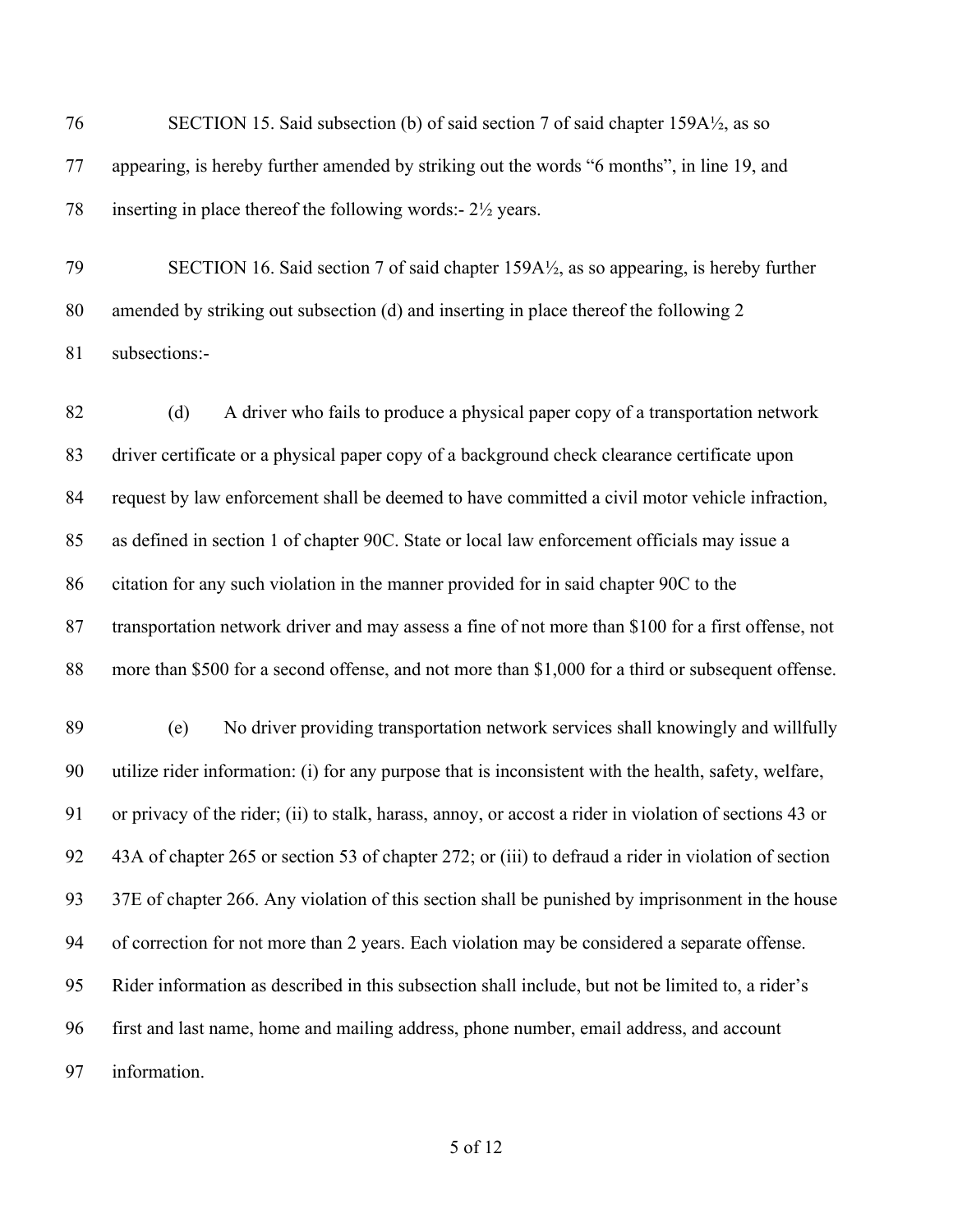98 SECTION 17. Subsection (a) of section 8 of said chapter 159A $\frac{1}{2}$ , as so appearing, is hereby amended by striking out the third sentence and inserting in place thereof the following sentence:- Transportation network companies, applicants for transportation network company permits and providers of livery services shall furnish all information and documents related to the condition, management and operation of such entities upon the division's request; provided, however, that any such request shall be reasonably related to the requirements set forth in this chapter and the rules and regulations promulgated under this chapter.

 SECTION 18. Said subsection (e) of said section 8 of said chapter 159A½, as so appearing, is hereby further amended by inserting after the words "transportation network company", in line 45, the following words:- or a provider of livery services.

 SECTION 19. Said subsection (e) of said section 8 of said chapter 159A½, as so appearing, is hereby further amended by inserting after the words "chapter 66", in line 48, the following words:- ; provided, however, that the division may post or share anonymized and aggregated data in the manner provided in section 12.

 SECTION 20. Said chapter 159A½ of the General Laws is hereby further amended by adding the following section:-

114 Section 12. (a) By the 1st of each month, each transportation network company shall submit to the division, in a format approved by the division, data related to each prearranged ride provided in the previous month and include the following categories of information: (1) for each non-shared ride: (i) the latitude and longitude for the points of the origination and termination, calculated to three decimal degrees; (ii) the date and time, calculated to the nearest minute, of the origination and termination; (iii) the total cost paid by the rider for the ride; (iv) the universally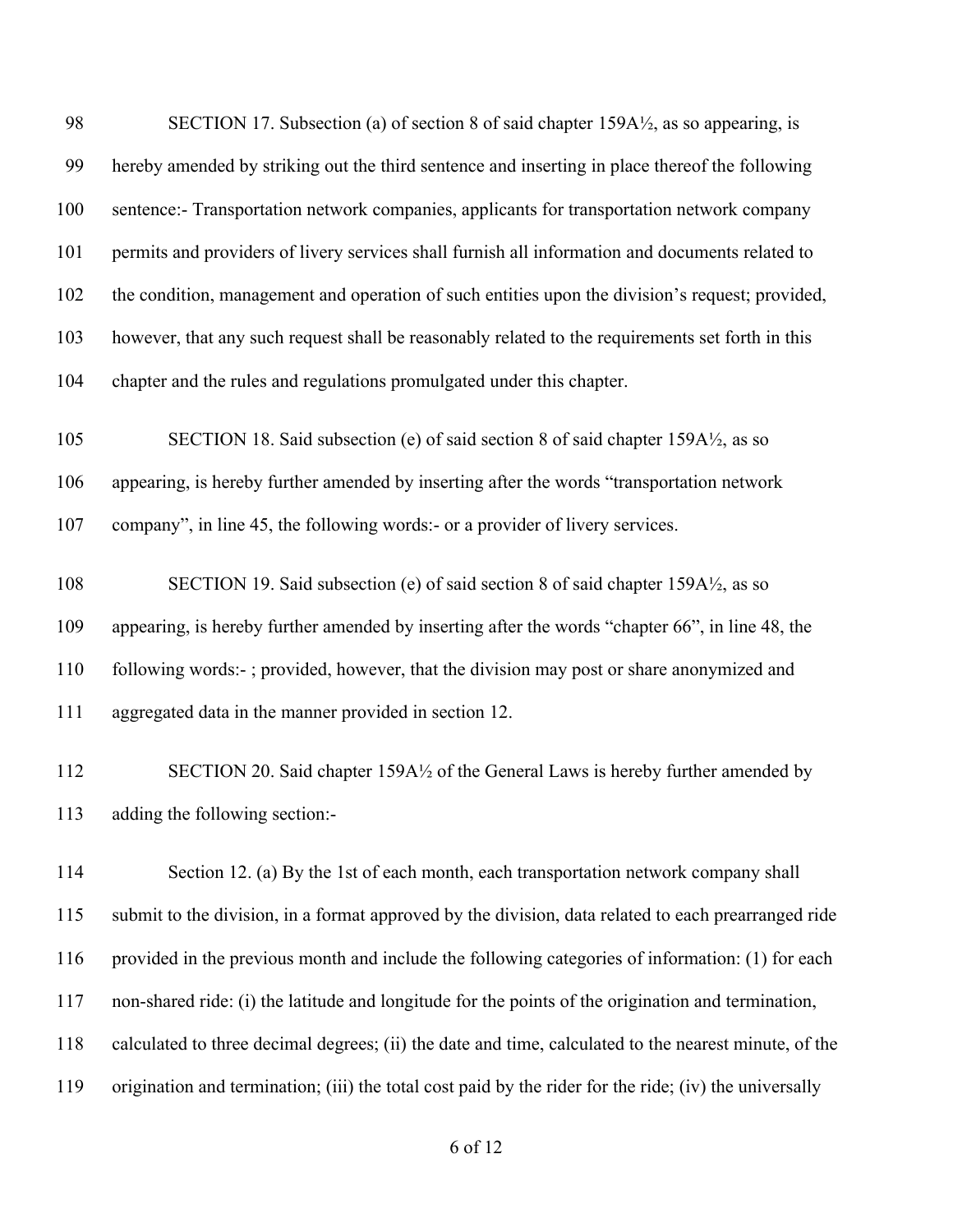unique identifier associated with the transportation network driver; (v) the transportation network driver's city or town of residence; and (vi) the transportation network driver's state of driver licensure; (vii) whether the rider requested a shared ride but was not successfully matched with another rider; (viii) whether the prearranged ride accommodated a rider with special needs and, if so, whether the ride was provided by a wheelchair accessible vehicle; (ix) the total time that the 125 transportation network driver spent en route to pick up the rider;  $(x)$  the total time that the transportation network driver spent providing the prearranged ride; (xi) the total mileage driven by the transportation network driver while en route to pick up the rider; (xii) the total mileage driven by the transportation network driver while providing the prearranged ride; (xiii) the total number of riders in the vehicle; and (xiv) the transportation network vehicle license plate; (2) for each shared ride: (i) the latitude and longitude for the points of the origination and termination of the entire shared ride, calculated to three decimal degrees; (ii) the total number of riders in the vehicle; (iii) for each prearranged ride that was part of a shared ride: (A) the latitude and longitude for the points of each respective prearranged ride's origination and termination, calculated to three decimal degrees; (B) the date and time, calculated to the nearest minute, of each respective prearranged ride's origination and termination; (C) the total time that the transportation network driver spent en route to pick up each rider; (D) the total time that the transportation network driver spent providing each prearranged ride; (E) the total mileage driven by the transportation network driver while en route to pick up each rider; (F) the total mileage driven by the transportation network driver while providing each prearranged ride; (G) the total cost paid by each rider for each prearranged ride within a shared ride; (H) the universally unique identifier associated with the transportation network driver; (I) the transportation network driver's city or town of residence; (J) the transportation network driver's state of driver licensure;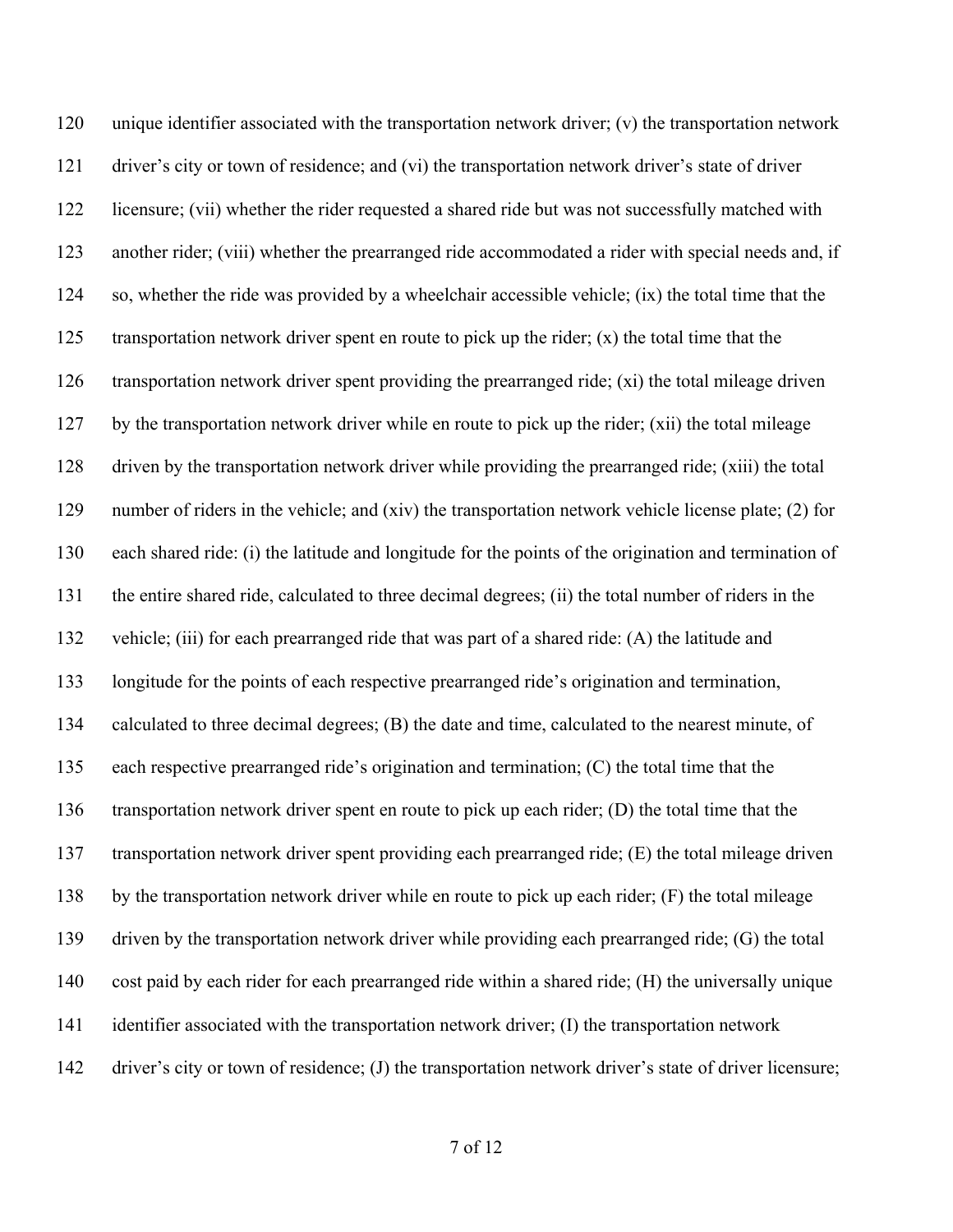143 and (K) the transportation network vehicle license plate; (3) for each transportation network vehicle that provided at least one prearranged ride: (i) the vehicle license plate; (ii) the vehicle make, model, year, and, if available, trim; (iii) the vehicle identification number; (iv) total number of minutes and miles while the vehicle was en route to pick up transportation network 147 riders; (v) total number of minutes and miles while the vehicle was engaged in prearranged rides, whether shared or non-shared; and (vi) the total number of minutes and miles while the vehicle was logged into the transportation network vehicle's digital network for purposes of accepting a prearranged ride, but not en route to pick up riders or engaged in prearranged rides; (4) for each accident or crash involving a transportation network driver while logged into the transportation network company's digital network: (i) the latitude and longitude of the location of the accident or crash, calculated to four decimal degrees; (ii) the date and time of the accident or crash, calculated to the nearest minute; (iii) the license plate of the transportation network vehicle; and (iv) the universally unique identifier associated with the transportation network driver.

 (b) The division may obtain additional ride data from a transportation network company for purposes of congestion management, including, but not limited to: (1) the total number of transportation network drivers that utilized the transportation network vehicle's digital network within specified geographic areas and time periods as determined by the division; (2) the total time spent and total miles driven by transportation network drivers in such geographic areas or time periods as determined by the division: (i) while en route to pick up a rider; (ii) while engaged in a prearranged ride; and (iii) while logged into a digital network for purposes of accepting a prearranged ride, but not en route to pick up a passenger or engaged in a prearranged ride.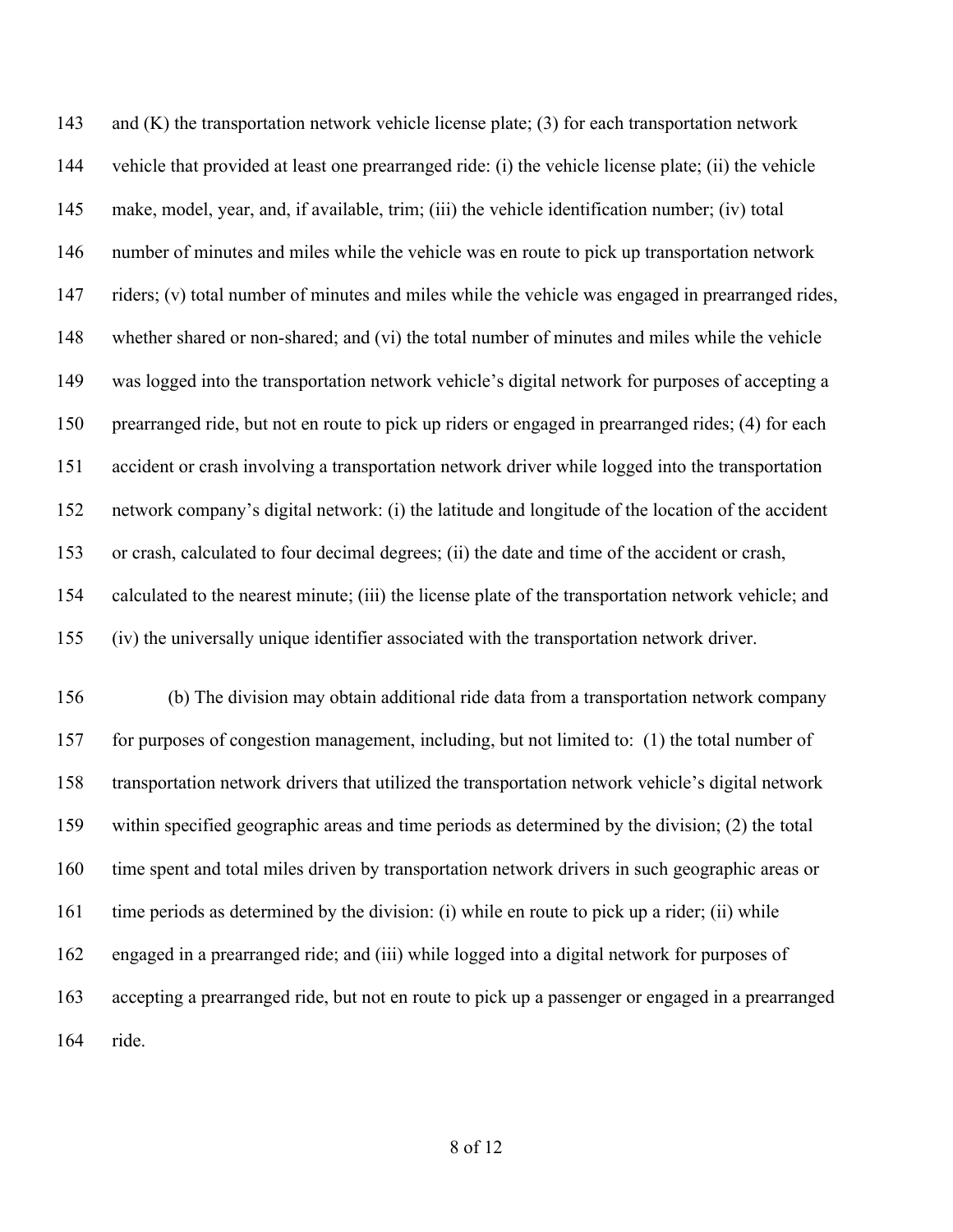The division shall promulgate regulations prior to obtaining data pursuant to this subsection.

 (c) On an annual basis and not later than June 30, the division shall post on its website in aggregate form, the total number of rides provided by all transportation network companies that originated in each city or town, the cities or towns where the rides originating in each city or town terminated, and the average miles and minutes of the rides that originated in each city or town and terminated in each other respective city or town.

 (d) The division may, for purposes of congestion management, transportation planning or emissions tracking, enter into confidential data sharing agreements to share anonymized and aggregated data received by the division pursuant to this section with the executive office of technology services and security, executive office of energy and environmental affairs, Massachusetts Department of Transportation, the Massachusetts Port Authority, the Massachusetts Bay Transportation Authority, the Massachusetts department of environmental protection, a city or town that receives a disbursement from the Transportation Infrastructure Enhancement Trust Fund established in section 8 of chapter 187 of the acts of 2016, a Massachusetts regional transit authority formed pursuant to section 3 of chapter 161B, a Massachusetts regional planning agency, and a Massachusetts metropolitan planning organization. The division shall prescribe the form and content of a confidential data sharing agreement, and the manner of transmitting the information. Any confidential data sharing agreement shall specify that the information provided by the division shall be aggregated and anonymized and may be used only for the purposes set forth in said agreement. Any data received by an entity from the division through a confidential data sharing agreement as described in this subsection shall not be considered a public record as defined in clause twenty-

of 12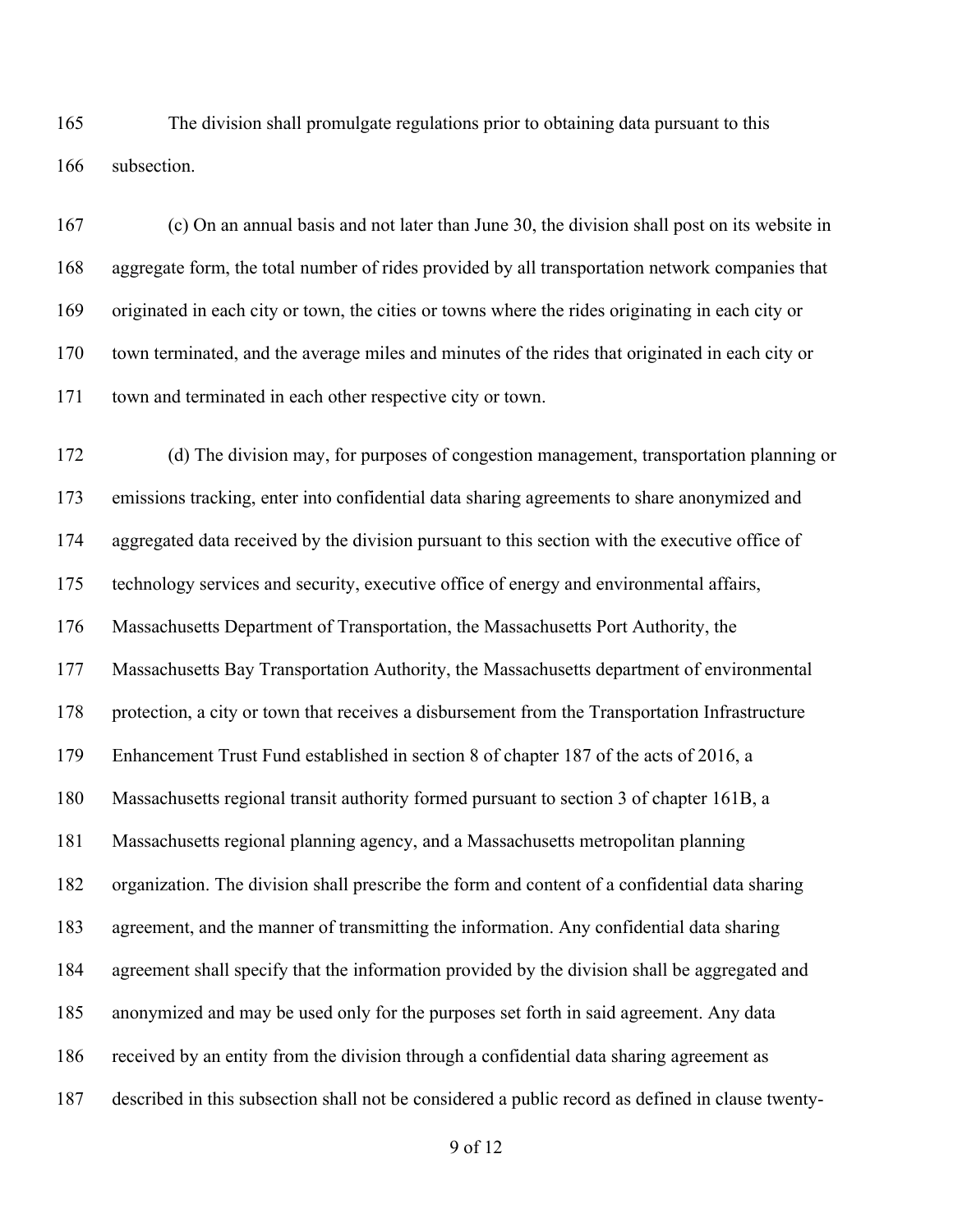| 188 | sixth of section 7 of chapter 4, and shall not be disclosed to any person or entity other than those |
|-----|------------------------------------------------------------------------------------------------------|
| 189 | listed or described in the confidential data sharing agreement.                                      |
| 190 | (e) Notwithstanding subsection (d), a state or municipal government agency or                        |
| 191 | transportation planning entity may disclose conclusions and analysis derived from the                |
| 192 | information and data received pursuant to a confidential data sharing agreement.                     |
| 193 | (f) Any violation of the terms of a confidential data sharing agreement by any of the                |

entities listed in subsection (d) may result in the division.

 SECTION 21. Section 8 of chapter 187 of the acts of 2016 is hereby amended by striking out subsection (c) and inserting in place thereof the following subsection:-

197 (c) The division shall: (i) proportionately distribute  $\frac{1}{2}$  of the amount received from the fund to a city or town based on the number of rides from the previous calendar year that originated within that city or town to address the impact of transportation network services on municipal roads, bridges and other transportation infrastructure or any other public purpose substantially related to the operation of transportation network services in the city or town including, but not limited to, the complete streets program established in section 1 of chapter 90I of the General Laws and other programs that support alternative modes of transportation; provided that, if the amount of the distribution to a city or town is \$25,000 or less, the chief executive officer as defined in section 7 of chapter 4 of the General Laws, may expend such 206 funds for these purposes without further appropriation; (ii) distribute  $\frac{1}{4}$  of the amount collected to the Massachusetts Development Finance Agency established in section 2 of chapter 23G of the General Laws to provide financial assistance to small businesses operating in the taxicab, livery or hackney industries to encourage the adoption of new technologies and advanced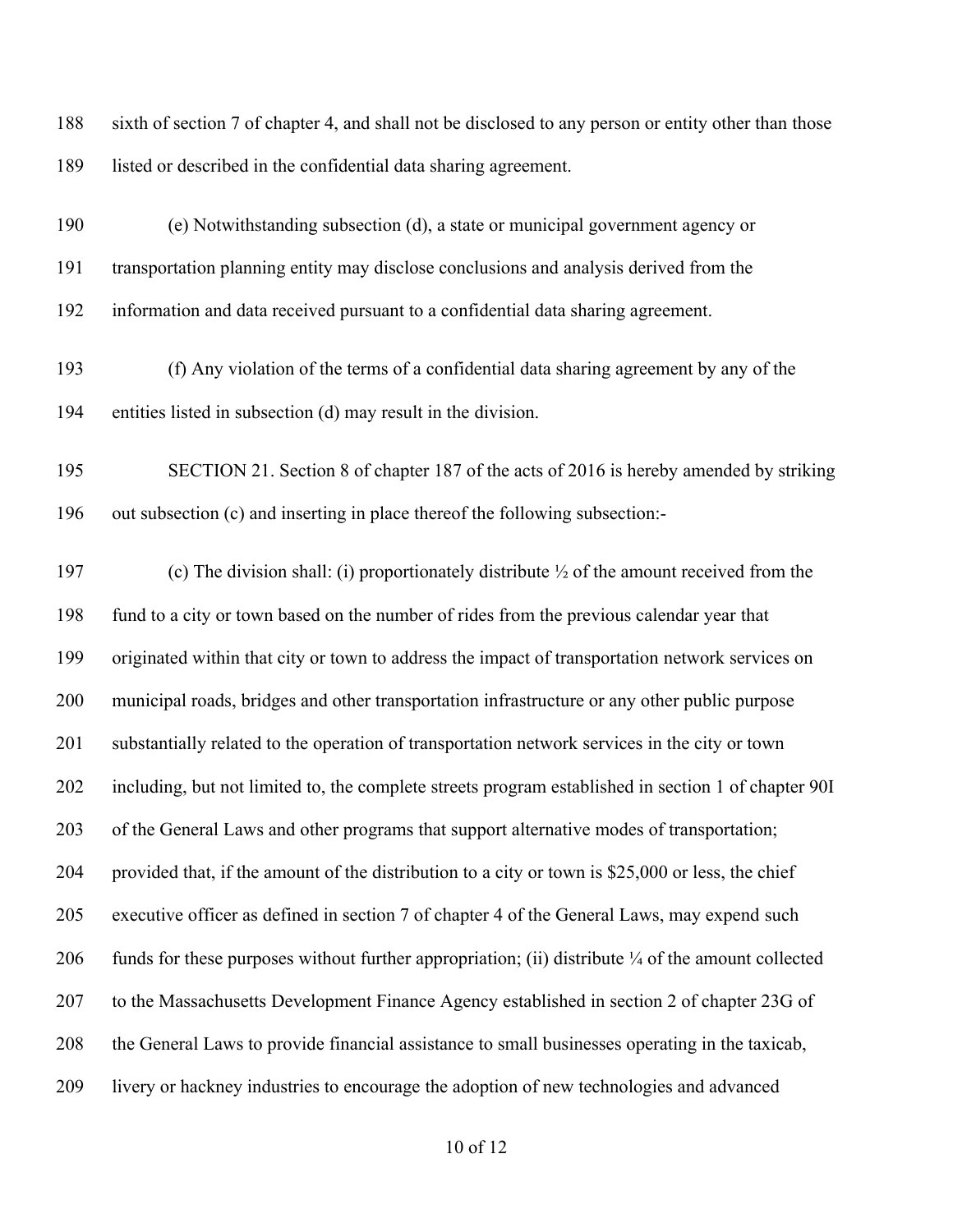service, safety and operational capabilities and support workforce development; and (iii)

 distribute ¼ of the amount collected to the Commonwealth Transportation Fund established in section 2ZZZ of chapter 29 of the General Laws.

 SECTION 22. Said section 8 of said chapter 187 is hereby further amended by striking out subsection (d) and inserting in place thereof the following subsection:-

 (d) (i) By December 31 of each year in which a city or town receives a disbursement of more than \$25,000 from the Transportation Infrastructure Enhancement Trust Fund, that city or town shall submit a report to the director of the division that details the projects and the amount used or planned to be used for transportation-related projects as described in subsection (c). (ii) By December 31 of the year in which a city or town receives a cumulative total of more than 220 \$25,000 in disbursements from the Transportation Infrastructure Enhancement Trust Fund since its last report to director of the division, that city or town shall submit a report to the director of the division that details the projects and the amount used or planned to be used for transportation-related projects as described in subsection (c) for each disbursement from Transportation Infrastructure Enhancement Trust Fund since the city or town's last report to the director of the division. (iii) For a city or town whose cumulative total disbursements from the Transportation Infrastructure Enhancement Trust Fund have not exceeded \$25,000 in the five years since its last report to the director of the division, that city or town shall submit a report to the director of the division by December 31 of the fifth year since its last report to the director of the division. That report shall detail the projects and the amount used or planned to be used for transportation-related projects as described in subsection (c) for each annual disbursement from Transportation Infrastructure Enhancement Trust Fund since the city or town's last report to the director of the division. (iv) The division shall withhold future disbursements from the